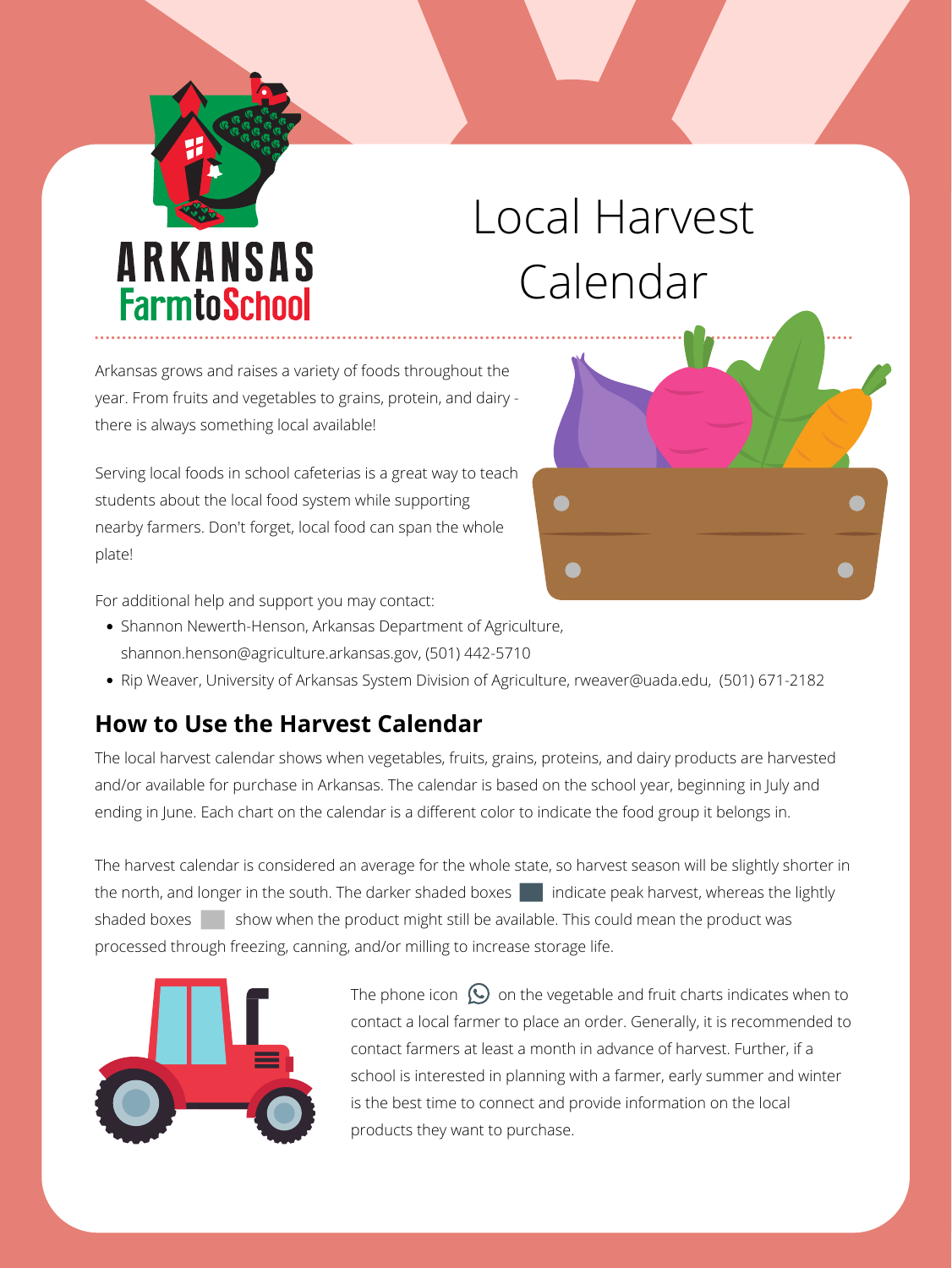|                        |            |            |            |             | <b>VEGETABLE</b>     |           |            |            |            |            |
|------------------------|------------|------------|------------|-------------|----------------------|-----------|------------|------------|------------|------------|
|                        | July       | Aug.       |            |             | Sept. Oct. Nov. Dec. | Jan. Feb. | Mar.       | Apr.       | May l      | June       |
| Asparagus              |            |            |            |             |                      |           | $\bigcirc$ |            |            |            |
| <b>Beans</b>           |            |            |            |             |                      |           |            |            | $\bigodot$ |            |
| <b>Beets</b>           |            |            |            | $\bigodot$  |                      |           | $\bigcirc$ |            |            |            |
| <b>Black-Eyed Peas</b> |            |            |            |             |                      |           |            |            |            | $\bigodot$ |
| Broccoli               |            |            |            | $\bigodot$  |                      |           | $\bigcirc$ |            |            |            |
| <b>Butter Beans</b>    |            |            |            |             |                      |           |            |            |            | <b>C</b>   |
| Cabbage                |            |            |            | $\bigodot$  |                      |           | $\bigcirc$ |            |            |            |
| Carrots                |            |            | $\bigodot$ |             |                      |           | $\bigcirc$ |            |            |            |
| Cauliflower            |            |            |            | L           |                      |           | C          |            |            |            |
| Chard                  |            |            |            | $\bigodot$  |                      |           |            |            |            |            |
| Collard                |            |            | $\bigodot$ |             |                      |           |            |            |            |            |
| Corn, Sweet            |            |            |            |             |                      |           |            |            | $\bigodot$ |            |
| Cucumber               |            |            |            |             |                      |           |            |            | $\bigodot$ |            |
| Eggplant               |            |            |            |             |                      |           |            |            | $\bigcirc$ |            |
| <b>Green Beans</b>     |            |            |            |             |                      |           |            |            | $\bigodot$ |            |
| Greens, Leafy          |            |            | $\bigcirc$ |             |                      |           | $\bigodot$ |            |            |            |
| Kale                   |            |            | $\bigodot$ |             |                      |           |            |            |            |            |
| Lettuce                |            |            | $\bigodot$ |             |                      |           | $\bigcirc$ |            |            |            |
| Okra                   |            |            |            |             |                      |           |            |            | $\bigodot$ |            |
| Onion                  |            |            |            |             |                      |           | $\bigodot$ |            |            |            |
| Peas                   |            |            |            | $\mathbf C$ | --                   |           | $\bigodot$ |            |            |            |
| Pepper                 |            |            |            |             |                      |           |            |            | $\bigodot$ |            |
| Potato                 |            |            |            |             |                      |           |            | $\bigodot$ |            |            |
| Pumpkin                |            | $\bigodot$ |            |             |                      |           |            |            |            |            |
| Radish                 |            | $\bigodot$ |            |             |                      |           | $\bigodot$ |            |            |            |
| Spinach                |            |            | $\bigodot$ |             |                      |           |            |            |            |            |
| Squash, Summer         |            |            |            |             |                      |           |            |            | $\bigodot$ |            |
| Squash, Winter         | $\bigodot$ |            |            |             |                      |           |            |            |            |            |
| <b>Sweet Potato</b>    | $\bigodot$ |            |            |             |                      |           |            |            |            |            |
| Tomato                 |            |            |            |             |                      |           |            |            | $\bigcirc$ |            |
| Turnip                 |            |            | $\bigodot$ |             |                      |           |            |            |            |            |



**Icon Key:**  $\bigcirc$  = when to contact a local farmer  $\blacksquare$  = peak harvest  $\blacksquare$  = available due to processing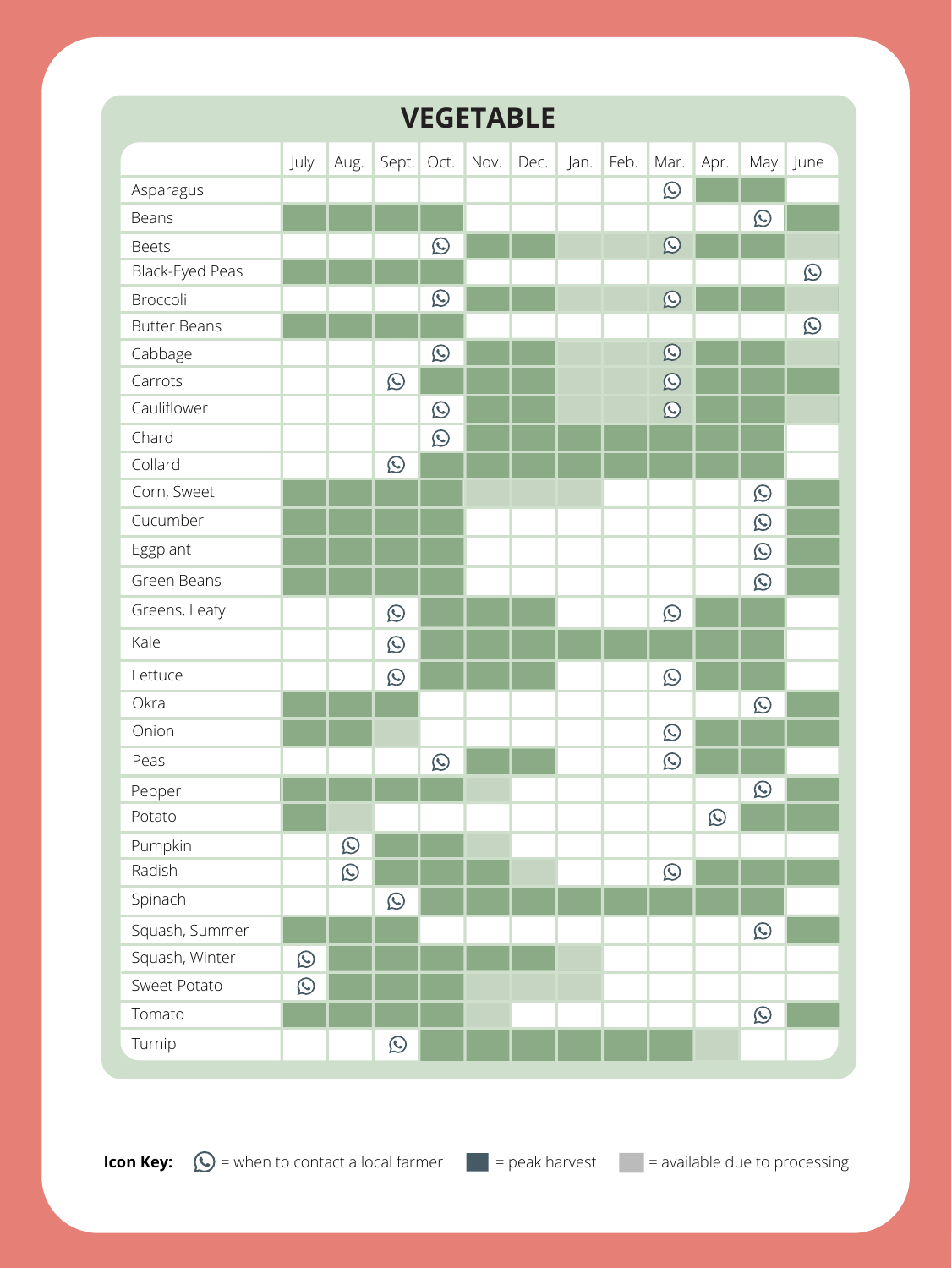| <b>GRAIN</b>                                                      |      |      |  |  |                 |      |  |           |      |      |  |          |  |
|-------------------------------------------------------------------|------|------|--|--|-----------------|------|--|-----------|------|------|--|----------|--|
|                                                                   | July | Aug. |  |  | Sept. Oct. Nov. | Dec. |  | Jan. Feb. | Mar. | Apr. |  | May June |  |
| Corn, Dent<br>cornmeal, chips, grits,<br>popcorn, tortillas, etc. |      |      |  |  |                 |      |  |           |      |      |  |          |  |
| Rice<br>brown or white, rice<br>flour, grits, etc.                |      |      |  |  |                 |      |  |           |      |      |  |          |  |
| Wheat<br>chips, flour, bread,<br>tortillas, etc.                  |      |      |  |  |                 |      |  |           |      |      |  |          |  |

| <b>FRUIT</b> |            |      |  |  |  |                                     |  |  |            |      |              |            |
|--------------|------------|------|--|--|--|-------------------------------------|--|--|------------|------|--------------|------------|
|              | July       | Aug. |  |  |  | Sept. Oct. Nov. Dec. Jan. Feb. Mar. |  |  |            | Apr. | May l        | June       |
| Apple        | $\bigodot$ |      |  |  |  |                                     |  |  |            |      |              |            |
| Blackberries |            |      |  |  |  |                                     |  |  |            |      | $\bigodot$   |            |
| Blueberries  |            |      |  |  |  |                                     |  |  |            |      | $\bigodot$   |            |
| Canteloupe   |            |      |  |  |  |                                     |  |  |            |      |              | $\bigcirc$ |
| Grapes       | $\bigodot$ |      |  |  |  |                                     |  |  |            |      |              |            |
| Nectarine    |            |      |  |  |  |                                     |  |  |            |      |              | $\bigodot$ |
| Peach        |            |      |  |  |  |                                     |  |  |            |      | $\bigodot$   |            |
| Plum         |            |      |  |  |  |                                     |  |  |            |      | $\bigodot$   |            |
| Raspberries  |            |      |  |  |  |                                     |  |  |            |      | $\mathbf{C}$ |            |
| Strawberries |            |      |  |  |  |                                     |  |  | $\bigodot$ |      |              |            |
| Watermelon   |            |      |  |  |  |                                     |  |  |            |      |              | $\bigodot$ |

| <b>PROTEIN</b> |      |      |                                          |  |  |  |  |  |  |  |          |  |
|----------------|------|------|------------------------------------------|--|--|--|--|--|--|--|----------|--|
|                | July | Aug. | Sept. Oct. Nov. Dec. Jan. Feb. Mar. Apr. |  |  |  |  |  |  |  | May June |  |
| <b>Beans</b>   |      |      |                                          |  |  |  |  |  |  |  |          |  |
| <b>Beef</b>    |      |      |                                          |  |  |  |  |  |  |  |          |  |
| Chicken        |      |      |                                          |  |  |  |  |  |  |  |          |  |
| Eggs           |      |      |                                          |  |  |  |  |  |  |  |          |  |
| Fish           |      |      |                                          |  |  |  |  |  |  |  |          |  |
| Pork           |      |      |                                          |  |  |  |  |  |  |  |          |  |
| Turkey         |      |      |                                          |  |  |  |  |  |  |  |          |  |